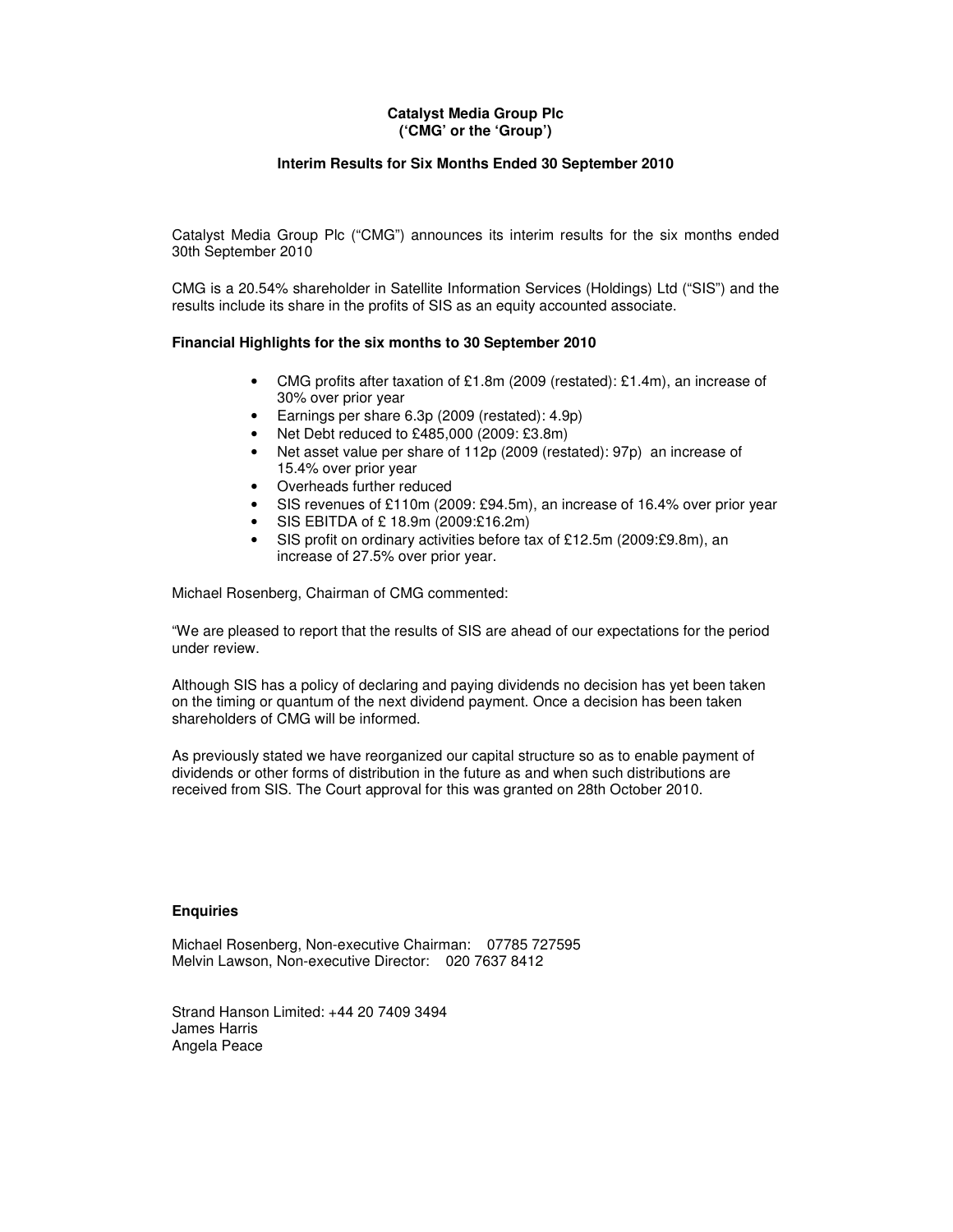#### **Chairman's statement**

I am pleased to report that for the six months ended 30th September 2010 the Group has generated a net profit after taxation of £1,770,674 (2009 (restated): £1,362,708). Net assets at 30 September 2010 were £31,313,085 (2009 (restated): £27,068,197). Net assets per share were 112 pence per share (2009 (restated): 97 pence per share).

During the period under review the Company's net debt was reduced to approximately £485,000 (2009: £3.8 million).

SIS

The main asset of the Group remains the 20.54% stake in Satellite Information Services (Holdings) Ltd ("SIS"). CMG equity accounts for its share in the profits of SIS.

The revenues of SIS during the period included £76 million derived from the long established business of providing integrated television and data services to licensed betting offices in the UK, Ireland and overseas.

Revenues of £52 million were generated from the business of SISLIVE which provides satellite news gathering and associated transmission services to its customers and also provides outside broadcast television production units including sound support and communication.

In August 2010 SIS LIVE, which is Europe's largest outside broadcast and satellite uplink company, won a long term contract to supply the outside broadcast facilities on all of ESPN's football requirements. In September it was announced that it had upgraded the technical facilities for BBC Sport's coverage of Formula 1 motor racing. It has designed and built a brand new HD-ready flyaway unit and outside broadcast truck to capture the BBC Sport's race-weekend footage for BBC One, BBC Red Button and BBC online.

In August 2010 SISLIVE also upgraded and expanded the Sky Sports News Satellite News Gathering fleet for the launch of Europe's first fully High Definition sports service, Sky Sports News HD. It has secured a long term contract to supply Sky Sports News within its Satellite News Gathering outside broadcast capabilities consisting of six dedicated Satellite News Gathering outside broadcast trucks all built to the highest HD specifications. SIS now provides 21 dedicated Satellite News Gathering HD trucks across the Sky Group.

SIS LIVE provided full host broadcast television production facilities for the Commonwealth Games in India during October 2010. Whilst TV coverage was concluded successfully, this major event has not been without its challenges for SIS some of which still remain to be resolved.

In November it was announced that SIS and Peel Media, owners of MediaCityuk had agreed a major new joint venture to run MediaCityuk's state of the art studio facilities including post production, content and technical services as well as managing all connectivity. At the same time, the joint venture signed a ten year contract to deliver an enhanced range of production and technical services to the BBC when it moves to the new site in Manchester next year.

The services to the betting industry are supported in the main by fixed term contracts both with the retail owners of betting shops and with the racecourses that enable pictures to be delivered to those shops. Following the signing of long term rights agreements by SIS with Arena Leisure Plc and Northern Racing Limited, combined with other courses that have subsequently renewed contracts, SIS now holds long term media rights representing in excess of 50% of all UK horse racing fixtures. This ensures the supply of images and data from the coverage of horseracing fixtures at these racecourses until 2016 and 2017 respectively.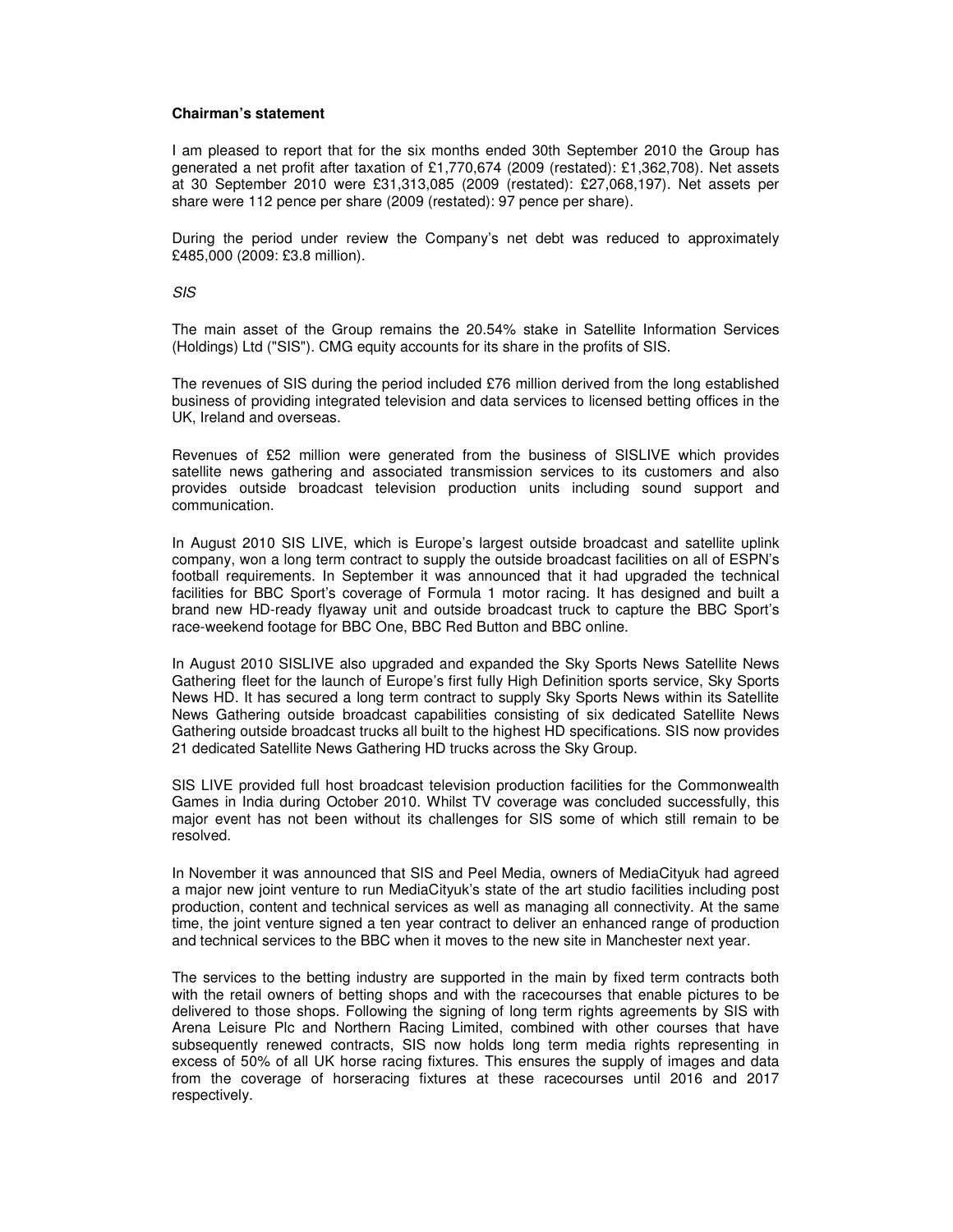In June 2010 it was announced that the BAGS greyhound picture and data contract had been extended through to the end of 2015. In the same month an exclusive five year contract was agreed with PhumelelaGold Enterprises to supply South African horse racing pictures and data products to UK and Irish betting shops. This covers racing from South Africa's ten thoroughbred tracks with over 400 fixtures annually.

SIS has also announced plans to relocate its London operation to MediaCityuk in Salford Quays, Manchester. This will be a phased move and is due to be completed by 2013. SIS will take a minimum of 25,000 sq ft of space and expects to have in excess of 100 staff working in Salford.

#### Strategic Review

After some months of discussions with various parties interested in the possible acquisition of our stake in SIS the board has concluded that the best interests of shareholders would be served by retaining this stake and continuing as a quoted company for the immediate future. Accordingly the board has terminated all such discussions and all parties have withdrawn their interest.

As stated above the SIS business continues to perform well and it is expected that dividends will continue to be paid by SIS subject to its cash flow needs for the foreseeable future. On that assumption the remaining borrowings within the CMG group should be eliminated within the next 12 months or possibly sooner, it would then be the intention to utilize free cash flow to make appropriate distributions to our own shareholders.

#### **Notes to Editors**

SIS principal activities are

- the provision of satellite news-gathering and associated transmission services through its market-leading SISLink division (Uplink Services);
- the provision of outside broadcast television production units, including sound, support and communication (Outside Broadcast);
- its long-established business of providing integrated television and information services delivered via satellite to licensed betting offices in the United Kingdom, Ireland and overseas (Racing Services); and
- the provision of television production services for other broadcasters (Other Services)

Uplink Services and Outside Broadcast are managed under the common brand of SIS LIVE.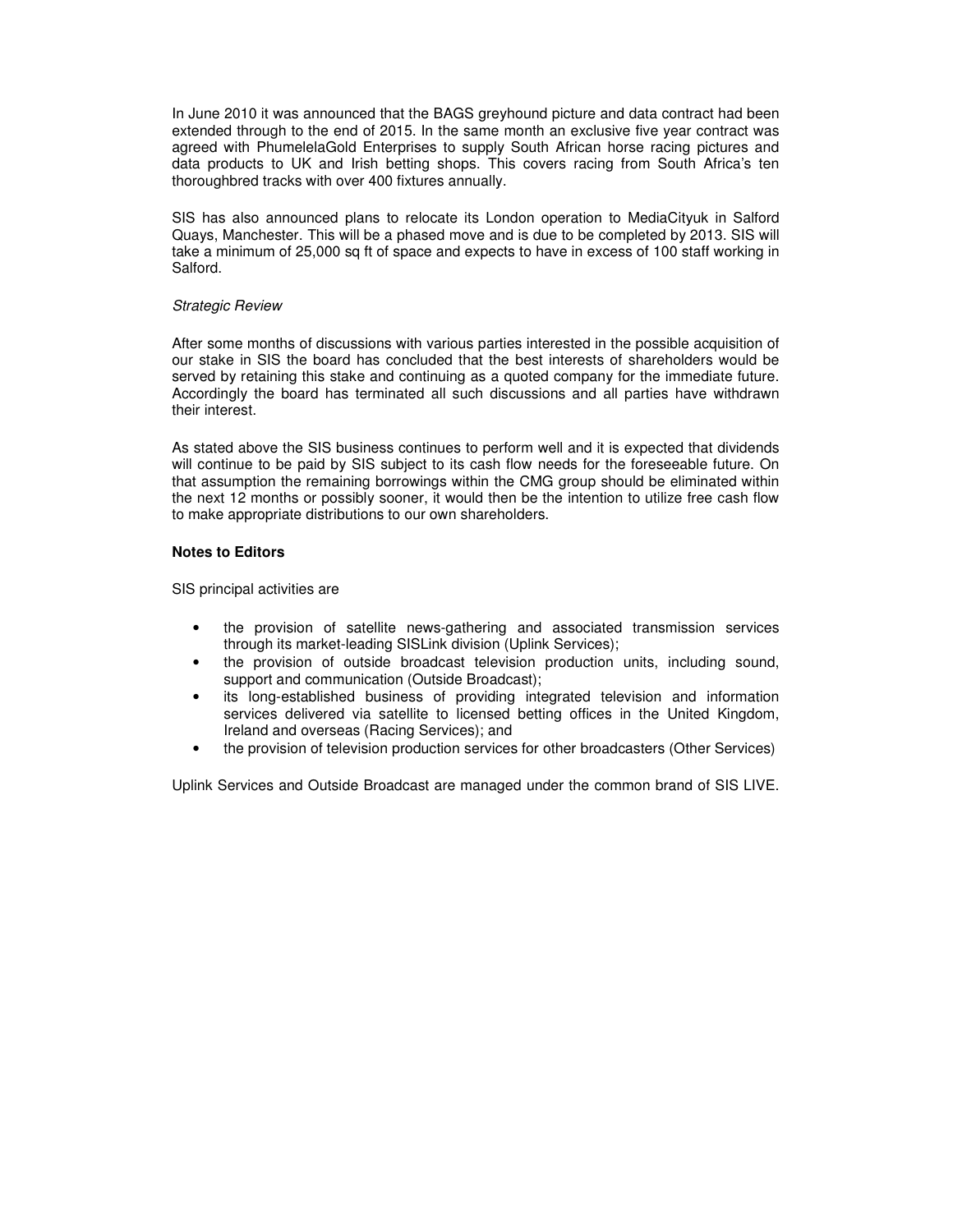|                                                              | <b>Notes</b> | 6 months<br>to 30<br><b>September</b><br>2010 | 6 months to<br>30<br>September<br>2009<br>(As restated) | Year<br>to 31<br><b>March</b><br>2010 |
|--------------------------------------------------------------|--------------|-----------------------------------------------|---------------------------------------------------------|---------------------------------------|
|                                                              |              | £<br><b>Unaudited</b>                         | <b>Unaudited</b>                                        | £<br><b>Audited</b>                   |
| Revenue                                                      |              | 12,500                                        | 26,875                                                  | 43,909                                |
| Cost of sales                                                |              |                                               |                                                         | (95, 292)                             |
| Gross (loss) profit                                          |              | 12,500                                        | 26,875                                                  | 51,383                                |
| Administrative expenses                                      |              | (91, 808)                                     | (140, 253)                                              | (290, 212)                            |
| Operating loss                                               |              | (79, 308)                                     | (113, 378)                                              | (341, 595)                            |
| Financial income                                             |              | 47                                            | 23                                                      | 88                                    |
| Financial costs                                              | 4            | (20, 951)                                     | (127, 627)                                              | (201, 569)                            |
| Net financial costs                                          |              | (20, 904)                                     | (127, 604)                                              | (201, 481)                            |
| Share of profit of equity-accounted associate                | 1            | 1,835,249                                     | 1,454,232                                               | 3,812,224                             |
| Profit before taxation                                       |              | 1,735,037                                     | 1,213,250                                               | 3,269,148                             |
| <b>Taxation</b>                                              |              | 35,637                                        | 149,458                                                 | 752,840                               |
| Profit for the period                                        |              | 1,770,674                                     | 1,362,708                                               | 4,021,988                             |
| Share of other comprehensive (loss) / income of<br>associate |              |                                               | 411                                                     | (184, 655)                            |
| Total comprehensive income for the period                    |              | 1,770,674                                     | 1,363,119                                               | 3,837,333                             |
| Attributable to equity holders of the company                |              | 1,770,674                                     | 1,363,119                                               | 3,837,333                             |
| Earnings per share:                                          | 5            |                                               |                                                         |                                       |
| <b>Basic</b>                                                 |              | 6.29p                                         | 4.84p                                                   | 14.29p                                |
| <b>Diluted</b>                                               |              | 6.29p                                         | $\overline{4.84}p$                                      | $\overline{14.29p}$                   |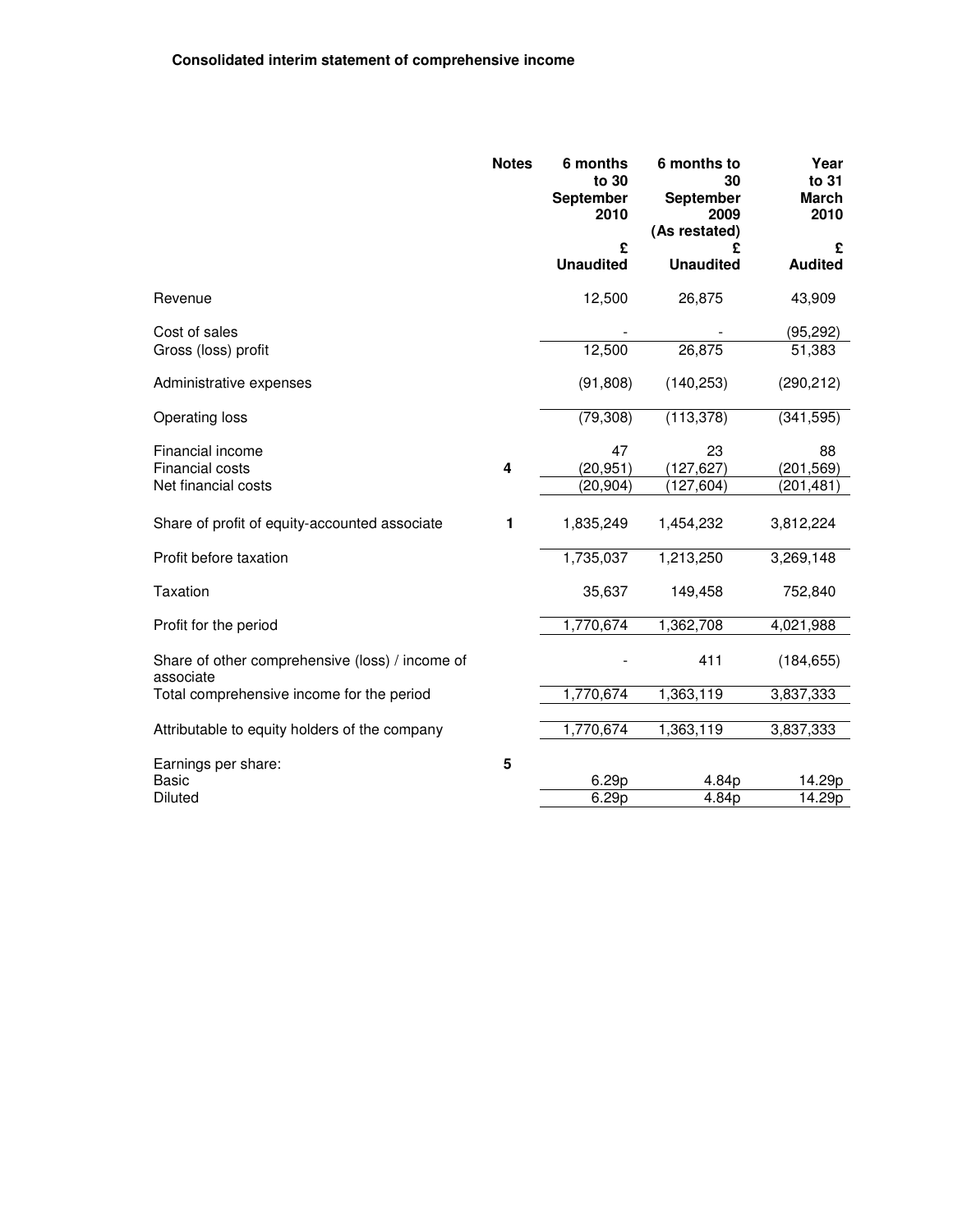|                                                                      |   | 30<br>September<br>2010 | 30<br>September<br>2009<br>(As restated) | 31<br>March<br>2010 |
|----------------------------------------------------------------------|---|-------------------------|------------------------------------------|---------------------|
|                                                                      |   | £                       | £                                        | £                   |
|                                                                      |   | <b>Unaudited</b>        | <b>Unaudited</b>                         | <b>Audited</b>      |
| <b>Assets</b><br><b>Non-current assets</b><br>Intangible assets      |   |                         |                                          |                     |
| Property, plant and equipment                                        |   |                         | 111                                      |                     |
| Investment in associate                                              | 1 | 31,790,597              | 30,697,424                               | 29,955,348          |
|                                                                      |   | 31,790,597              | 30,697,535                               | 29,955,348          |
| <b>Current assets</b>                                                |   |                         |                                          |                     |
| Trade and other receivables                                          |   | 30,463                  | 156,978                                  | 82,592              |
| Corporation tax receivable                                           |   | 12,233                  | 104,377                                  | 327,198             |
| Cash and cash equivalents                                            |   | 132,951                 | 35,628                                   | 46,444              |
|                                                                      |   | 175,647                 | 296,983                                  | 456,234             |
| <b>Total assets</b>                                                  |   | 31,966,244              | 30,994,518                               | 30,411,582          |
| <b>Equity and liabilities</b>                                        |   |                         |                                          |                     |
| Capital and reserves attributable to<br>equity holders of the parent |   |                         |                                          |                     |
| Share capital                                                        |   | 9,243,197               | 9,243,197                                | 9,243,197           |
| Share premium                                                        |   | 38,904,450              | 38,904,450                               | 38,904,450          |
| Merger reserve                                                       |   | 2,402,674               | 2,402,674                                | 2,402,674           |
| Retained deficit                                                     |   | (19,237,236)            | (23, 482, 124)                           | (21,007,910)        |
|                                                                      |   | 31,313,085              | 27,068,197                               | 29,542,411          |
| <b>Non-current liabilities</b>                                       |   |                         |                                          |                     |
| Interest-bearing loans and borrowings                                |   | 617,787                 | 3,834,649                                | 806,854             |
| <b>Current liabilities</b><br>Interest-bearing loans and borrowings  |   |                         |                                          |                     |
| Trade and other payables                                             |   | 35,372                  | 91,672                                   | 62,317              |
|                                                                      |   | 35,372                  | 91,672                                   | 62,317              |
| <b>Total equity and liabilities</b>                                  |   | 31,966,244              | 30,994,518                               | 30,411,582          |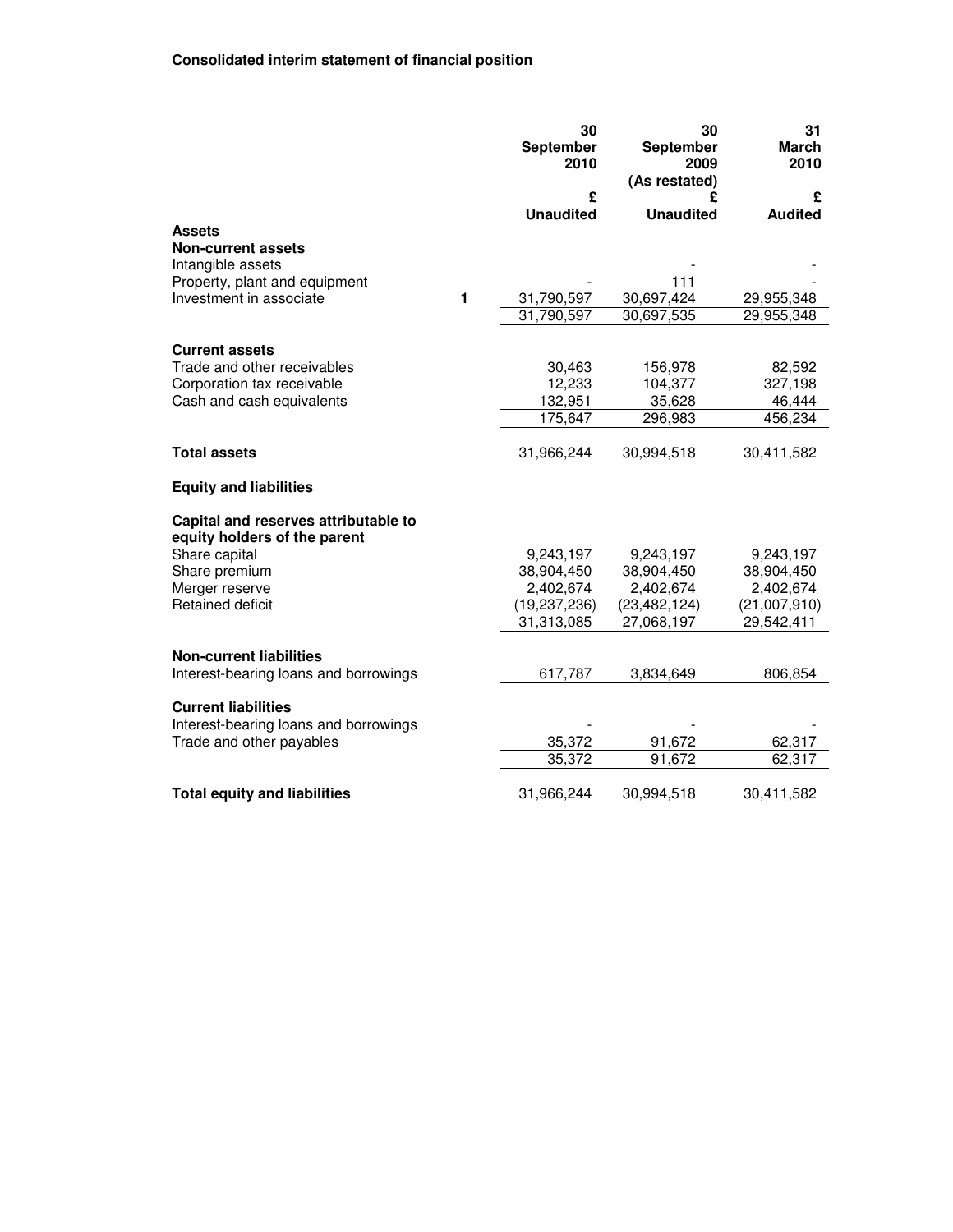| Investment in associate |                                                 | <b>Share of net Fair Value of</b><br>assets | Intangibles              | Total      |
|-------------------------|-------------------------------------------------|---------------------------------------------|--------------------------|------------|
|                         |                                                 | Group                                       | Group                    | Group      |
|                         | Cost                                            |                                             |                          |            |
|                         | <b>At 1 April 2010</b>                          | 8,777,307                                   | 21.178.041               | 29,955,348 |
|                         | Additions - share of profit                     | 1,835,249                                   | $\overline{\phantom{a}}$ | 1.835.249  |
|                         | Additions - share of other comprehensive income |                                             |                          |            |
|                         | Dividend received                               |                                             |                          |            |
|                         | At 30 September 2010                            | 10,612,556                                  | 21,178,041               | 31,790,597 |
|                         |                                                 |                                             |                          |            |

The Group's interest in the associate, Satellite Information Services (Holdings) Limited, a company incorporated in Great Britain, ('SIS') is held by Alternateport Limited. Alternateport Limited holds an investment of 20.54% in the equity share capital of SIS and is entitled to appoint a director and alternate director to the SIS board. This right has been exercised since acquisition. Alternateport Limited is a wholly owned subsidiary of Catalyst Media Holdings Limited a wholly-owned subsidiary of the Company. The intangible assets represent the value attributable to the ongoing business activities of SIS. These are subject to an annual impairment review.

| Share of profit of associate                          | 30<br><b>September</b><br>2010<br><b>SIS</b><br><b>Total</b><br>£'000 | 30<br><b>September</b><br>2010<br><b>CMG</b><br>share<br>£'000 | 30<br>September<br>2009<br>(As<br>restated)<br><b>CMG</b><br>share<br>£'000 | 31<br>March<br>2010<br><b>CMG</b><br>share<br>£'000 |
|-------------------------------------------------------|-----------------------------------------------------------------------|----------------------------------------------------------------|-----------------------------------------------------------------------------|-----------------------------------------------------|
| Revenue:                                              |                                                                       |                                                                |                                                                             |                                                     |
| Racing services                                       | 66,969                                                                | 13,755                                                         | 12,591                                                                      | 29,286                                              |
| SIS live services                                     | 43,063                                                                | 8,845                                                          | 7,011                                                                       | 11,424                                              |
| <b>Total revenue</b>                                  | 110,032                                                               | 22,600                                                         | 19,602                                                                      | 40,710                                              |
| Operating profit from ongoing operations              | 12,794                                                                | 2,628                                                          | 2,009                                                                       | 5,457                                               |
| Net interest receivable<br>Net interest payable       | (1, 249)                                                              | (257)                                                          | (114)                                                                       | (298)                                               |
| Gain on disposal of subsidiary                        |                                                                       |                                                                |                                                                             | 203                                                 |
| Profit before tax                                     | 11,545                                                                | 2,371                                                          | 1,895                                                                       | 5,362                                               |
| Taxation                                              | (2,610)                                                               | (536)                                                          | (441)                                                                       | (1,550)                                             |
| Share of profit after taxation                        | 8,935                                                                 | 1,835                                                          | 1,454                                                                       | 3,812                                               |
| Net income from associate                             | 8,935                                                                 | 1,835                                                          | 1,454                                                                       | 3,812                                               |
| Other comprehensive income                            |                                                                       |                                                                |                                                                             |                                                     |
| Actuarial (loss) /gain                                |                                                                       |                                                                |                                                                             | (257)                                               |
| Deferred tax                                          |                                                                       |                                                                |                                                                             | 72                                                  |
|                                                       |                                                                       |                                                                |                                                                             | (185)                                               |
| Share of gross assets and liabilities of<br>associate |                                                                       |                                                                |                                                                             |                                                     |
| Gross assets                                          | 114,416                                                               | 23,501                                                         | 21,353                                                                      | 29,005                                              |
| Gross liabilities                                     | (62,749)                                                              | (12,889)                                                       | (11,835)                                                                    | (20, 228)                                           |
| Net equity                                            | 51,667                                                                | 10,612                                                         | 9,518                                                                       | 8,777                                               |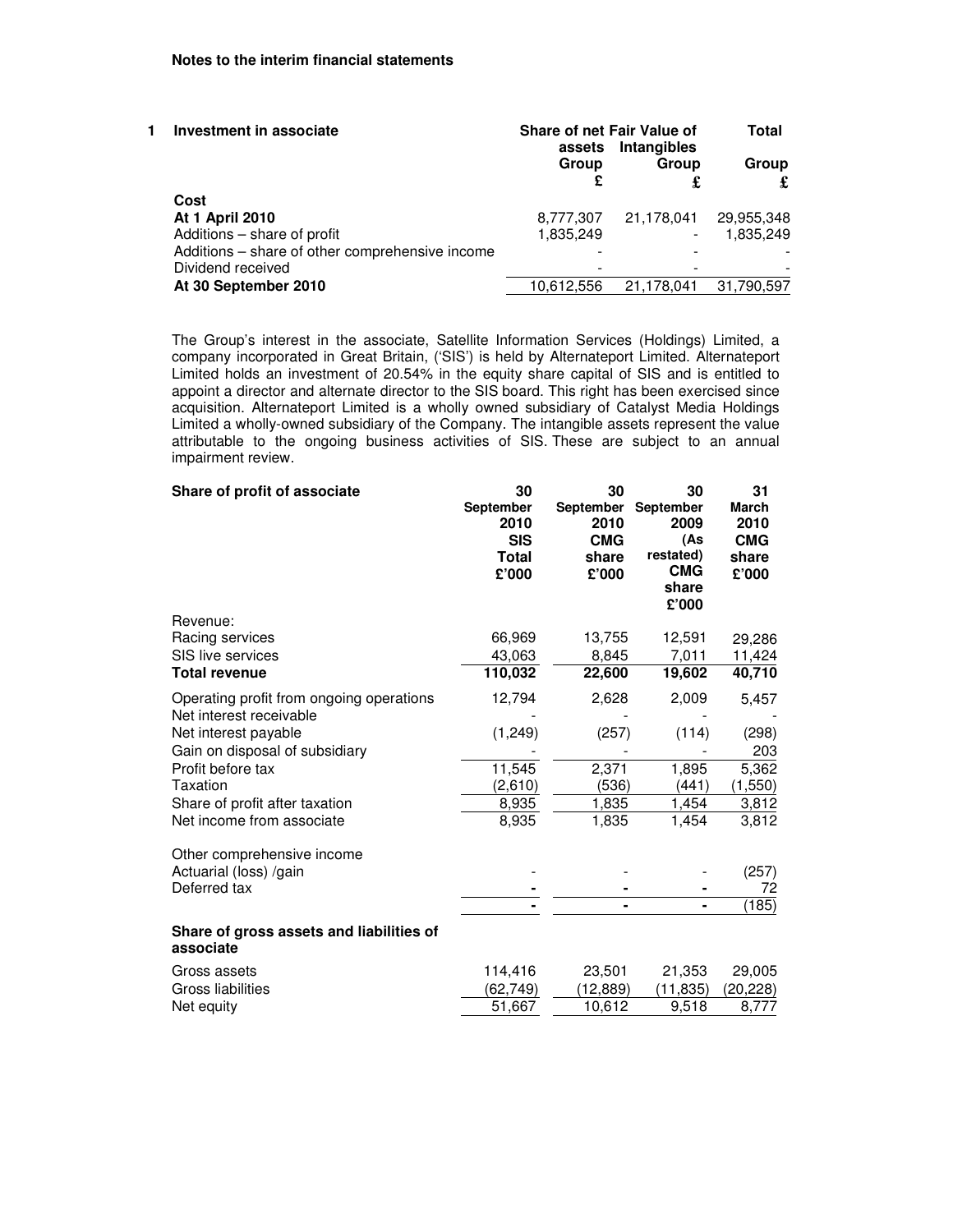#### **2 Corporate information**

Catalyst Media Group Plc ("the Company") is a company incorporated in England and Wales and quoted on the London Stock Exchange's Alternative Investment Market.

### **3 Basis of preparation**

 These interim financial statements of the Company and its subsidiaries ("the Group") for the six months ended 30 September 2010 have been prepared in accordance with International Financial Reporting Standards (IFRSs and IFRIC interpretations) as adopted by the European Union and also in accordance with the Companies Act 2006.

The accounting policies adopted for the preparation of this interim statement are consistent with the accounting policies adopted in the financial statements for the year ended 31 March 2010.

The financial information set out above does not constitute statutory accounts as defined in section 434 of the Companies Act 2006. Statutory accounts for the twelve months to 31 March 2010, on which the report of the auditors was unqualified and did not contain a statement under section 498 of the Companies Act 2006, have been filed with the Registrar of Companies.

| 4 | <b>Finance expenses</b>                                              | 6 months<br>to 30<br><b>September</b><br>2010<br>£ | 6 months<br>to 30<br><b>September</b><br>2009<br>£ | Year<br>to 31<br><b>March</b><br>2010<br>£ |
|---|----------------------------------------------------------------------|----------------------------------------------------|----------------------------------------------------|--------------------------------------------|
|   | Interest payable<br>Amortisation of transaction costs and other loan | 15,322                                             | 75.641                                             | 121.009                                    |
|   | redemption fees                                                      | 5,629                                              | 51,986                                             | 80,560                                     |
|   |                                                                      | 20,951                                             | 127,627                                            | 201,569                                    |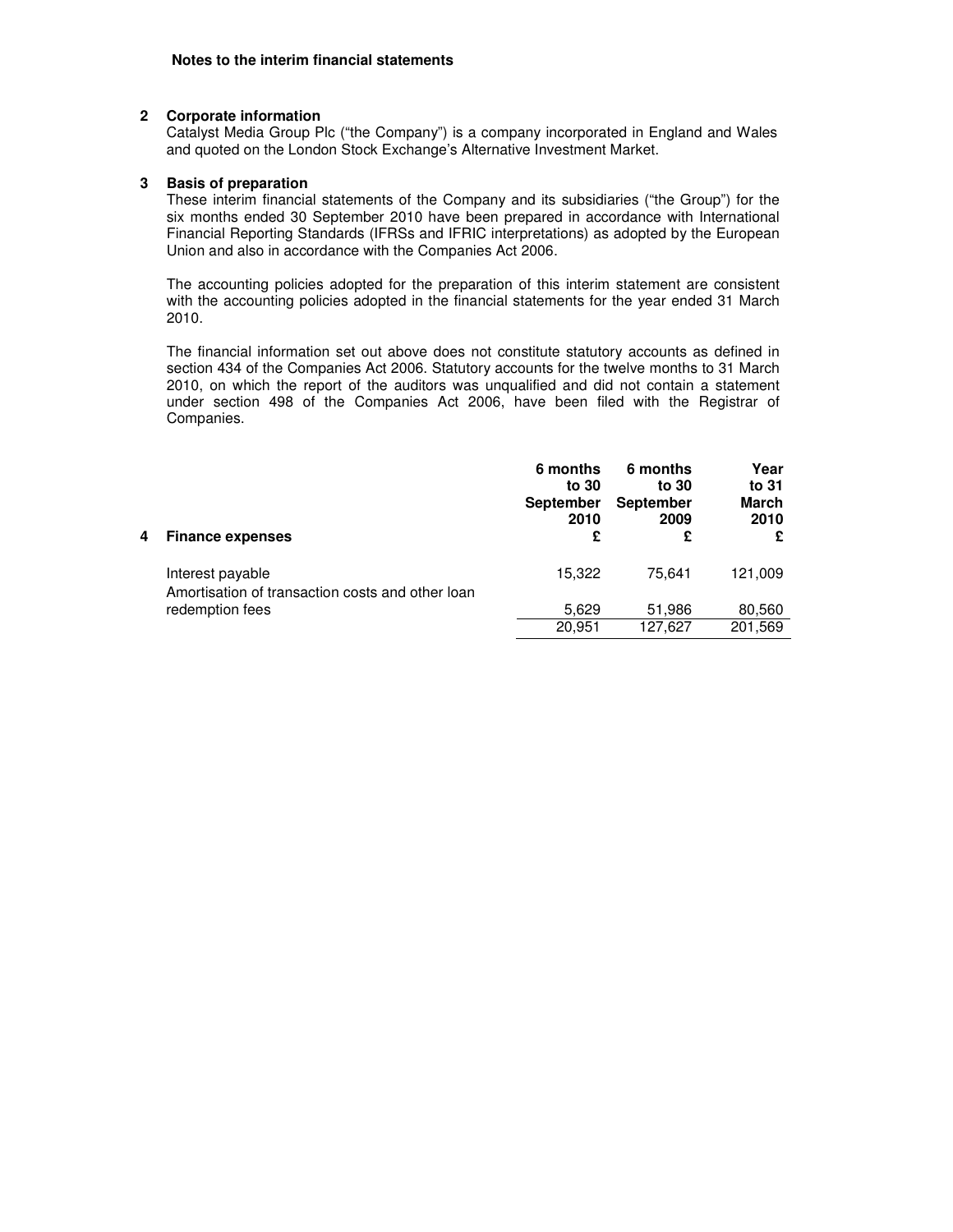## **5 Earnings per share**

The calculation of the basic earnings per share is based upon the following:

|                                            | 6 months<br>to 30<br><b>September</b><br>2010<br>£ | 6 months<br>to 30<br><b>September</b><br>2009<br>(As restated)<br>£ | Year<br>to 31<br>March<br>2010<br>£ |
|--------------------------------------------|----------------------------------------------------|---------------------------------------------------------------------|-------------------------------------|
| <b>Basic and Diluted</b>                   |                                                    |                                                                     |                                     |
| Earnings per share – pence                 | 6.29 <sub>p</sub>                                  | 4.84p                                                               | 14.29p                              |
| Profit attributable to equity shareholders | £1,770,674                                         | £1,362,708                                                          | £4,021,988                          |
| Weighted average number of shares in issue | 28,143,197                                         | 28,143,197                                                          | 28,143,197                          |

#### **6 Dividend**

The Directors have not declared a dividend for the interim period ended 30 September 2010.

#### **7 Restatement**

The financial statements to 31 March 2010 included a prior year adjustment as a result of an alignment of accounting policies between the Group's equity accounted associate, SIS; a Group which prepares its financial statements in accordance with UK GAAP. The adjustments required as a result of this alignment have given rise to the restatement as detailed below.

The Group's opening retained earnings as at 30 September 2009 have been increased by £486,182 from the previously reported figure of £23,968,306.

| <b>Effect on Balance Sheet</b> | As<br>previously<br>stated<br>30 Sept<br>2009<br>£ | As restated<br>30 Sept<br>2009<br>£ | Restatement<br>30 Sept<br>2009 |
|--------------------------------|----------------------------------------------------|-------------------------------------|--------------------------------|
| Investment in associate        | 30,211,242                                         | 30,697,424                          | 486,182                        |
| Retained earnings              | (23,968,306)                                       | (23,482,124)                        | 486,182                        |
| Increase in equity             | (23,968,306)                                       | (23,482,124)                        | 486,182                        |

| <b>Effect on Income Statement</b>                                | As<br>previously<br>stated<br>2009<br>£ | As restated<br>2009<br>£ | <b>Restatement</b><br>2009<br>£ |
|------------------------------------------------------------------|-----------------------------------------|--------------------------|---------------------------------|
| Increase in share of profit from<br>equity accounted investment: |                                         |                          |                                 |
| Year to 31 March 2009                                            | 3,102,773                               | 3,402,657                | 299,884                         |
| 6 months to 30 September 2009                                    | 1,268,345                               | 1,454,643                | 186,298                         |
| Increase in profit from continuing<br>operations                 | 4,371,118                               | 4,857,300                | 486,182                         |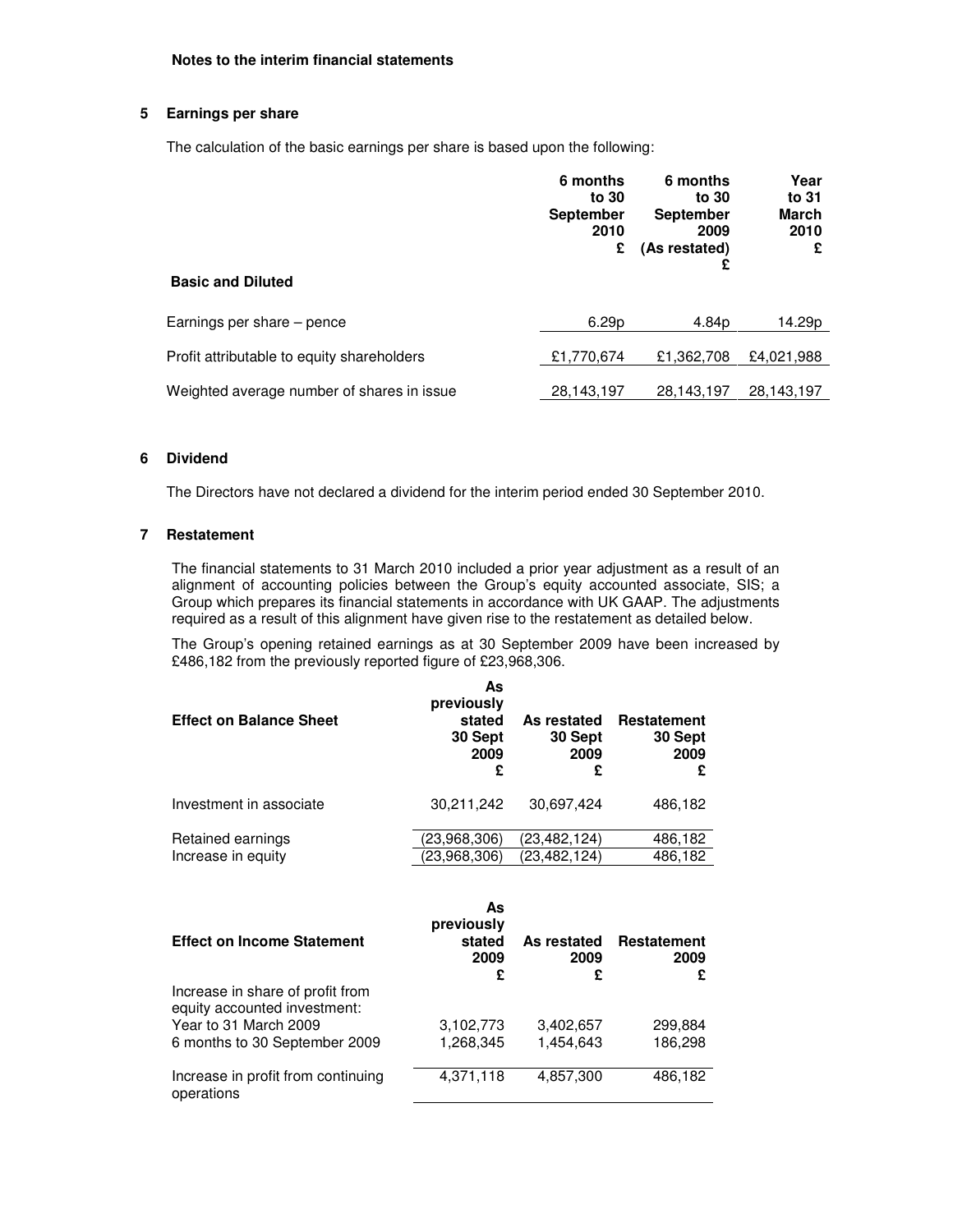# **7 Restatement – cont/d**

| <b>Effect on Earnings per share</b> | As<br>previously<br>stated<br>6 months to<br>30 Sept<br>2009<br>р | As restated<br>6 months to<br>30 Sept<br>2009<br>р | <b>Restatement</b><br>6 months to<br>30 Sept<br>2009<br>р |
|-------------------------------------|-------------------------------------------------------------------|----------------------------------------------------|-----------------------------------------------------------|
| Earnings per share                  | 4.20                                                              | 4.84                                               | 0.64                                                      |

There was no cash flow impact as a result of the restatement. Additionally, there was no material difference arising from the above restatement of the Group's Statement of Financial Position as at 1 October 2008 compared with that previously reported as at 30 September 2008. Therefore no Statement of financial position as at 1 October 2008 has been prepared.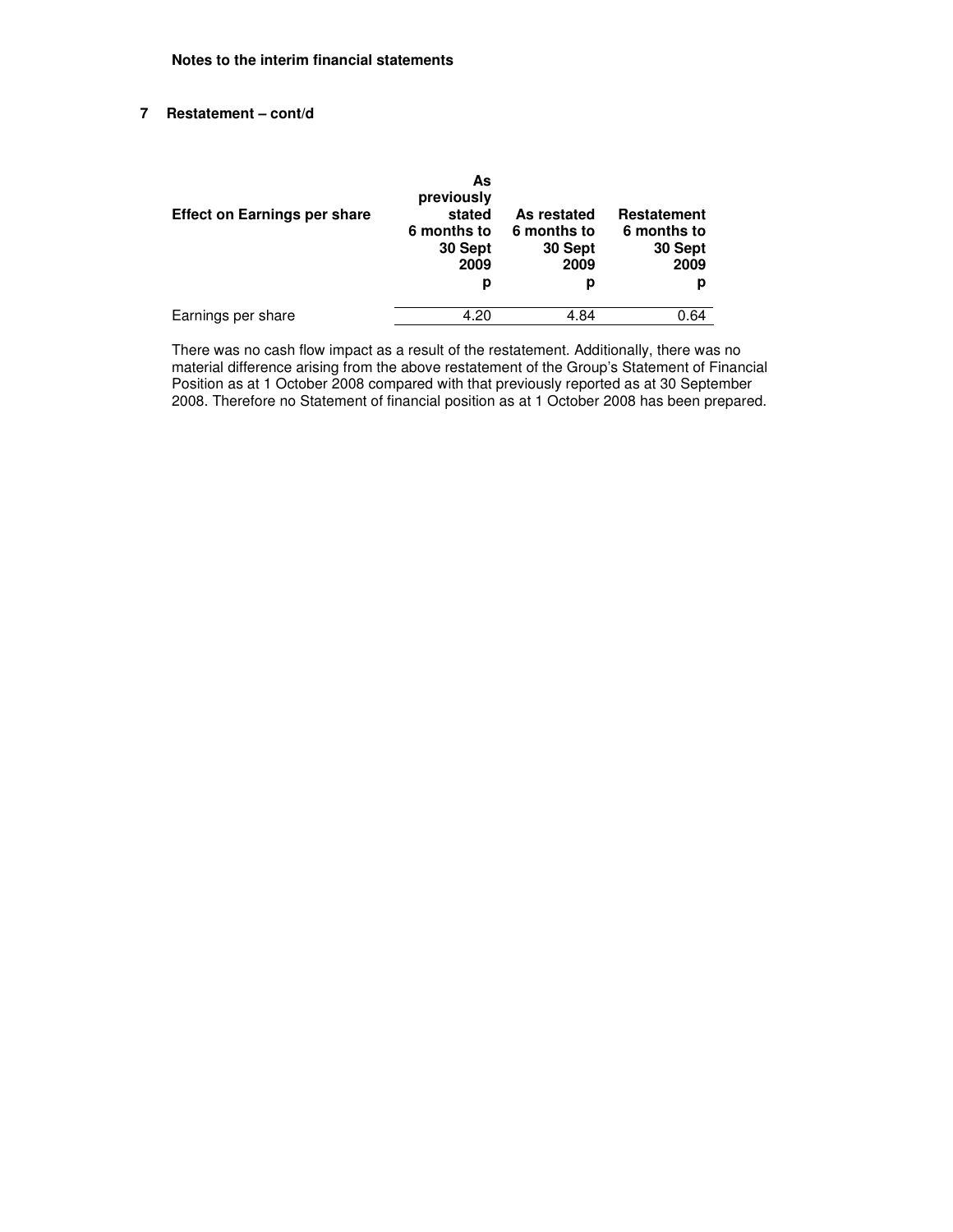.

|                                                                                                                                                   | 6 months<br>to 30<br>September<br>2010<br>£ | 6 months<br>to 30<br>September<br>2009<br>(As restated) | Year<br>to 31<br>March<br>2010<br>£    |
|---------------------------------------------------------------------------------------------------------------------------------------------------|---------------------------------------------|---------------------------------------------------------|----------------------------------------|
|                                                                                                                                                   | <b>Unaudited</b>                            | £<br><b>Unaudited</b>                                   | <b>Audited</b>                         |
| Cash flow from operating activities<br>Profit before taxation including discontinued                                                              |                                             |                                                         |                                        |
| operations<br>Adjustments for:                                                                                                                    | 1,663,969                                   | 1,213,250                                               | 3,269,148                              |
| Depreciation, amortisation and impairment<br>Share of profit from associate<br>Finance income                                                     | (1,764,181)<br>(47)                         | 167<br>(1,454,232)<br>(23)                              | 278<br>(3,812,224)<br>(88)             |
| Finance expense<br>Corporation taxes recovered                                                                                                    | 20,951<br>350,602                           | 70,750<br>163,471                                       | 201,569<br>544,032                     |
| Net cash flow from operating activities before<br>changes in working capital                                                                      | 271,294                                     | (6, 617)                                                | 202,715                                |
| (Increase)/decrease in trade and other<br>receivables<br>Increase/(decrease) in trade and other payables                                          | 46,498<br>(26, 943)                         | 75,341<br>(106, 070)                                    | 69,167<br>(135, 967)                   |
| Net cash flow used in operating activities                                                                                                        | 290,849                                     | (37, 346)                                               | 135,915                                |
| <b>Investing activities</b>                                                                                                                       |                                             |                                                         |                                        |
| Dividend received<br>Interest received                                                                                                            | 47                                          | 23                                                      | 2,915,002<br>88                        |
| Net cash flow from investing activities                                                                                                           | 47                                          | 23                                                      | 2,915,090                              |
| <b>Financing activities</b><br>Proceeds from long-term borrowings<br>Repayment of long-term borrowings<br>Interest and early redemption fees paid | (189,067)<br>(15, 322)                      |                                                         | 200,000<br>(3, 157, 045)<br>(120, 467) |
| Net cash outflow from financing activities                                                                                                        | (204, 389)                                  | $\blacksquare$                                          | (3,077,512)                            |
| Net increase/(decrease) in cash and cash<br>equivalents in the period<br>Cash and cash equivalents at the beginning of the                        | 86,507                                      | (37, 323)                                               | (26, 507)                              |
| period                                                                                                                                            | 46,444                                      | 72,951                                                  | 72,951                                 |
| Cash and cash equivalents at the end of the<br>period                                                                                             | 132,951                                     | 35,628                                                  | 46,444                                 |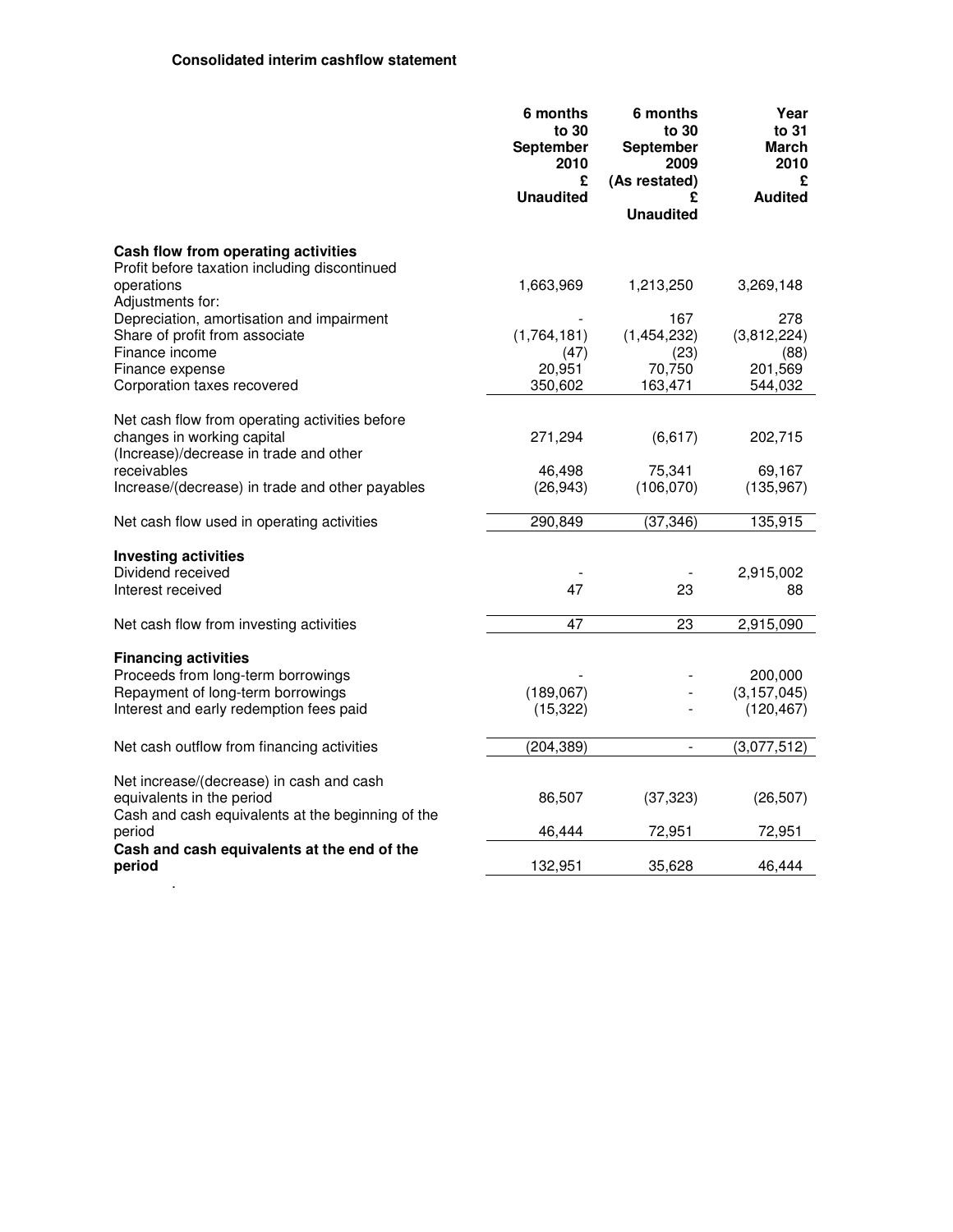# **Notes to the interim financial statements**

|                                                    | <b>Share</b><br>capital | <b>Share</b><br>Premium | <b>Merger</b><br>reserve | Retained<br>deficit | <b>Total</b><br>shareholders<br>equity |
|----------------------------------------------------|-------------------------|-------------------------|--------------------------|---------------------|----------------------------------------|
|                                                    | £                       | £                       | £                        |                     |                                        |
|                                                    | <b>Unaudited</b>        | <b>Unaudited</b>        | <b>Unaudited</b>         | <b>Unaudited</b>    | <b>Unaudited</b>                       |
| At 1 April 2009                                    | 9,243,197               | 38,904,450              | 2,402,674                | (25, 145, 127)      | 25,405,194                             |
| Prior period adjustment (1)                        |                         |                         |                          | 299,884             | 299,884                                |
| At 1 April 2009 restated                           | 9,243,197               | 38,904,450              | 2,402,674                | (24, 845, 243)      | 25,705,078                             |
| Profit for the 6 month period to 30 September 2009 |                         |                         |                          | 1,176,821           | 1,176,821                              |
| Share of other comprehensive income of associate   |                         |                         |                          |                     |                                        |
| Total comprehensive income for the period          |                         | $\blacksquare$          | $\blacksquare$           | 1,176,821           | 1,176,821                              |
| At 30 September 2009 (2)                           | 9,243,197               | 38,904,450              | 2,402,674                | (23,668,422)        | 26,881,899                             |
| Prior period adjustment (1)                        |                         |                         |                          | 186,298             | 186,298                                |
| At 30 September 2009 restated                      | 9,243,197               | 38,904,450              | 2,402,674                | (23, 482, 124)      | 27,068,197                             |
| Profit for the 6 month period to 31 March 2010     |                         |                         |                          | 2,658,869           | 2,658,869                              |
| Share of other comprehensive income of associate   |                         |                         |                          | (184, 655)          | (184, 655)                             |
| Total comprehensive income for the period          | $\sim$                  | $\sim$                  | $\blacksquare$           | 2,474,214           | 2,474,214                              |
| At 31 March 2010                                   | 9,243,197               | 38,904,450              | 2,402,674                | (21,007,910)        | 29,542,411                             |